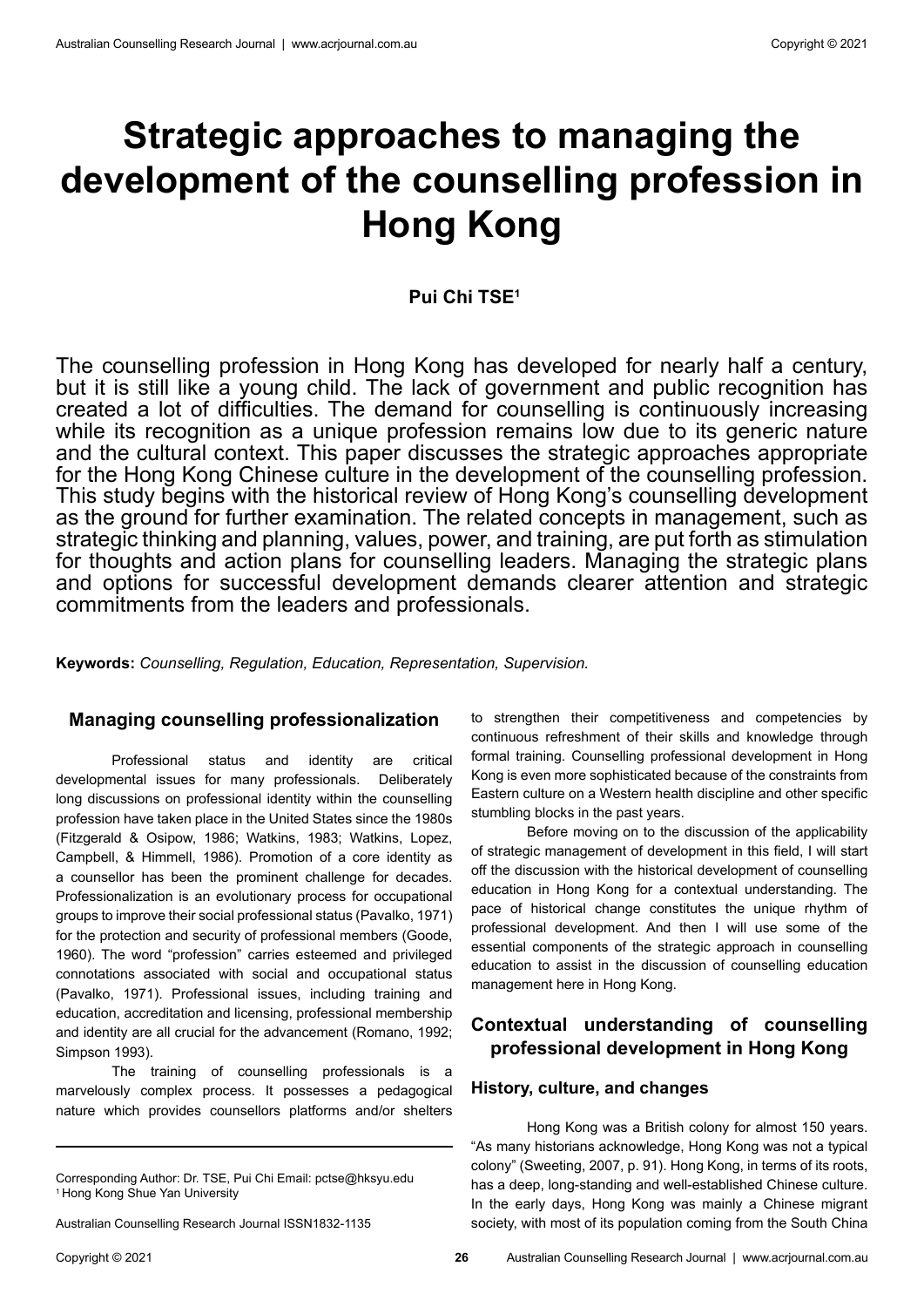region. The Chinese have their own means of sustaining and enhancing mental health. There is no concept of counselling in Chinese culture. At first, counselling was a totally imported product. Foreigners played a dominant role in the procurement of early counselling services. Up to now, the development of counselling in Hong Kong has only spanned 40-50 years.

 Although the history of counselling in Hong Kong is short, the emerging profession of counselling and psychotherapy was unique in this community. In order to understand the development of counselling education in Hong Kong, a look at the historical and sociopolitical context is needed.

The Chinese still embrace collectivism while the West clings to individualism; the effects of globalization have brought forth the erosion of boundaries. The basic value orientation of two cultures is different. Western individualistic worldviews and the collectivistic Eastern worldviews clashed with each other. This laid the foundation for the difficulty in counselling education in Hong Kong. Individualism stresses individual initiatives, a greater focus on the self and emotional independence (Hofstede, 1980). It also emphasizes self-reliance and freedom of choice, rights and duties, and personal growth. In contrast, collectivism emphasizes group goals over personal goals, stresses conformity and in-group harmony, and defines the self in relation to the group (Triandis, 1995). There is no emphasis on personal growth, but only group fame. The individual is difficult to survive for one's own sake. Social pressure, such as family and peer groups, will attack a person when he or she strives for his or her own growth.

Besides, seeking help may reveal one's inadequacy and dependency (Nadler, 1990). There is a Chinese adage: "Problems within the family should not be discussed outside the family." It hurts the "Mianzi" if one's psychological problems are revealed to others. Social stigma attached to mental health service needs to be taken into consideration in Chinese culture. Mianzi literally means face in the Chinese language. Symbolically, having mianzi is the representation of one's access to power and privileges. Losing mianzi undermines one's power and social network. "Mianzi" serves the function of perceived social position and prestige within one's social network (Hwang, 1987). To talk to a stranger, a so-called counsellor, about one's own personal issues can be very threatening to a Chinese person. To gain mianzi is a common important goal among Chinese people. This is one of the major causes of the difficulties in counselling development in Chinese assimilated Hong Kong culture. If a culture does not openly accept counselling, there will be less demand in the market and counselling education thus has a poor ground to grow from.

Furthermore, Chinese people often downplay the severity of mental illness and choose to focus on the situations that generate the condition rather than the problem itself (Kleinman & Lin, 1981). It takes a very long time to cultivate the concepts of counselling among Chinese people. Culturally speaking, the efficacy of counselling and psychotherapy needed a long process of integration with Chinese traditions for local people to accept it. These cultural barriers have had an adverse effect on counselling development in the Chinese community. However, the trend of globalization could also facilitate the process of connection of this profession in the Hong Kong Chinese culture.

Huy & Mintzberg (2003) stated that there are three types of change: dramatic, systematic and organic. Dramatic change descends from the top management, systematic change is generated laterally, and organic change emerges from the grass roots. These three forces interact dynamically. "Change

has no meaning unless it is juxtaposed against continuity" (Huy & Mintzberg, 2003, p.79). Changes sometimes facilitate but sometimes hinder its development. The rise of globalization, aside from the expansion of trade and investment across borders, has opened the door to cultural interchange.

Globalization is not the product of a single action, like switching on a light or starting a car engine. It is a historical process that has undoubtedly sped up enormously in the last ten years, but it is a permanent, constant transformation. (Sadler, 1993, p. 29).

Influx of Western knowledge as well as social movements has sped up the opportunity to provide counselling services for local needs.

# **Struggles, difficulties, and challenges**

The counselling movement began as an attempt to meet society's developmental needs to resolve the widespread social discontent originating from two social uprisings and disturbances, which were spawned by the Cultural Revolution in China in 1966 and 1967 (Leung, 1999; Yu et al., 2010). These changes precipitated a series of social and political reforms instigated by the British government. The Hong Kong Government started to rely on voluntary organizations to provide related services for the community and crisis intervention. "Links between politics and education provide the bases for many of the mysteries of this period" (Sweeting 2007, p.13). The disturbances in the 1960s paved the way for expansion of social services to meet the social needs. According to Leung (1988), the first informal counselling service in Hong Kong was offered in 1967 at the Yang Memorial Social Service Center. In 1969 the Hong Kong Federation of Youth Groups started an experimental counselling programme staffed by an American trained counsellor in Hong Kong. We can say that organic change emerged from the grass roots in the community which provided fertile ground for the birth of counselling in Hong Kong. Organic change, which often proceeds as a challenge to authority, involves messy processes and tends to arise from the ranks without being formally managed (Huy & Mintzberg, 2003). However, Leung (1988) stated that at that time counselling was like an adopted child who came from a very different background trying to fit into a new family in Hong Kong. Counselling faced a lot of challenges at this earliest stage. This child had not been nurtured properly. Publicizing counselling services was major work of the early counsellors in the 1970s (Leung, 1988).

In addition, with regard to the issue of professional identity, the role of counsellor in Hong Kong had no clear demarcation from social workers, clinical psychologists, and psychotherapists. The functions of a counsellor, however, are shared by various types of helping professionals, such as teachers, clinical psychologists, educational psychologists and social workers (Goodyear, 1984). They also provide counselling services in a variety of settings. Striving for a collective identity is not an exclusive issue for Hong Kong counsellors. The counselling identity confusion acts as a great hindrance to its development as a unique profession.

Counselling education in this early stage was scattered, unsystematic and Westernized. Prior to 1971 there were no formal training programmes on counselling in Hong Kong. The first formal counselling course was offered in 1977 at master's degree level at the Chinese University. The programme was academically oriented rather than focused on professional training (Leung, 1988). The government lacked a proactive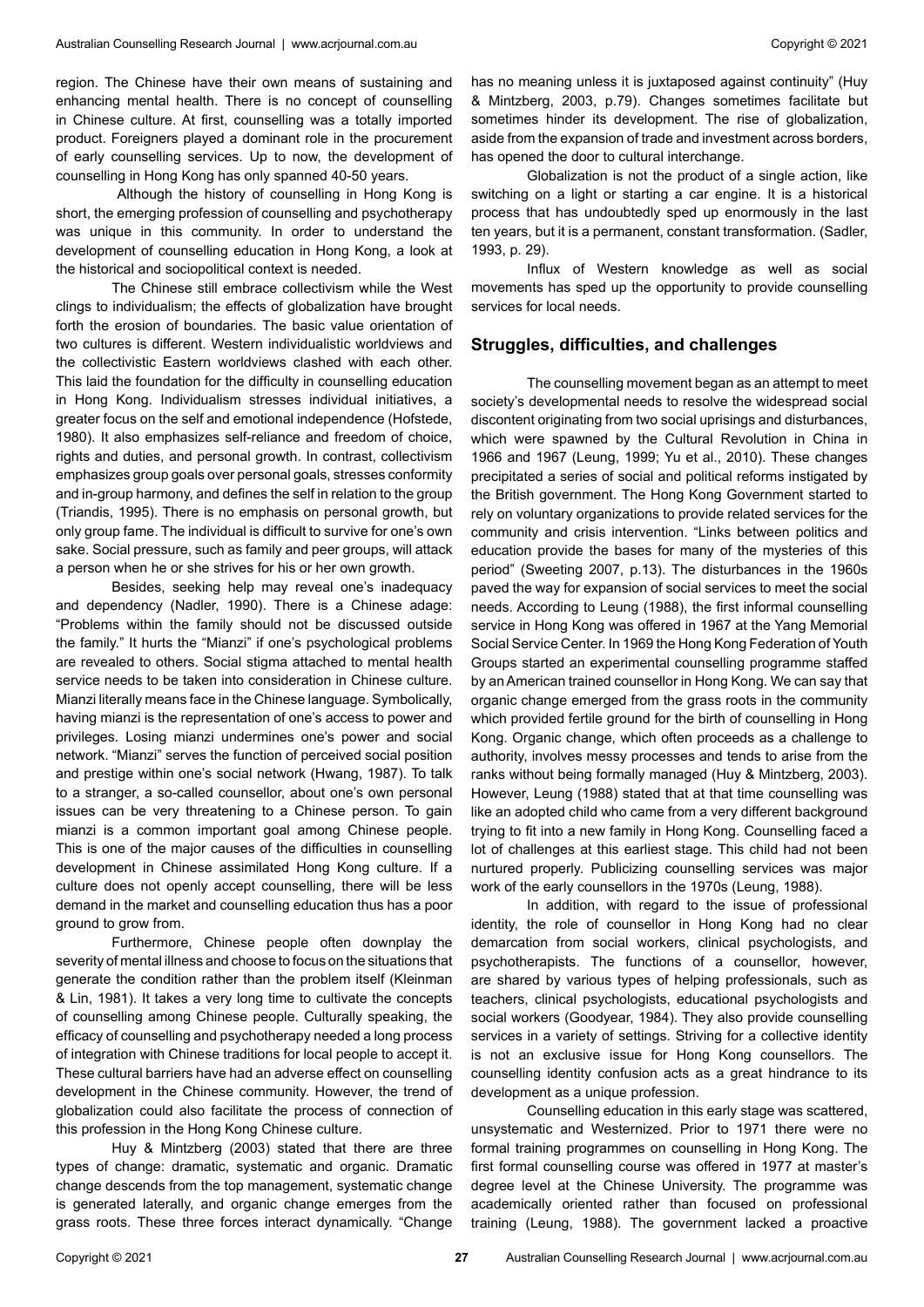strategy to face the changes in society and had not made any effort to assist the professional growth of counselling. Of course the government's ignorance of the professional identity was one of the major factors. The government only recognized the social work discipline and registered social workers as part of the social service system. The professional identity of counselling graduates has not been recognized by the social service agencies. They could not find jobs and even when the government or an NGO employed them, they would be allocated to the social work system and positioned as lower than social workers. This discriminatory practice indeed affected the morale and professional esteem of counsellors.

In Hong Kong, education policy is usually subsequently developed from relevant economic developments and the policymakers' foresights are often questioned (Sweeting, 2007). Long-term planning in the field of education is devalued, and counselling education is no exception. Counselling services are time-consuming and money consuming. Counsellors spend hours and hours, listening and serving individuals, which is not economical use of resources in such a pragmatic society like Hong Kong. The provision of counselling services is regarded as very expensive. The government therefore neglected counselling education.

All the above struggles and difficulties have been significant contributors to the slow development of the counselling profession in Hong Kong.

#### **Threats, dilemmas and opportunities**

Change is a natural process in society. Crises, blows, and distress are general features of the changing world and symbolize hardship and distress. Crises and threats can sometimes be viewed in functional terms as facilitators (Rosenthal et al., 2001).

Since its return to China, Hong Kong has undergone more changes, and the confusion over the professional identity of counselling has seen no major improvement under the government's social service hierarchy. A few critical policy changes have brought benefits as well as threats to counselling development since 1997.

Social services encountered a great change when entering into the year 2000. The reform consisted of three parts: a Service Performance Monitoring System (SPMS), the Lump Sum Grant subvention policy (LSGS), and opening up service contracts to business enterprises for competitive bidding alongside non-profit organizations (NPOs) (Lee, 2005). The essential features of the LSGS for subsidizing social welfare, which became effective on 1 April 2000, are a flexible funding model based on a one-line vote, in which NPOs have the flexibility to decide their staffing structures, salary levels, and other items of expenditure. NPOs can carry over unused funds to the next financial year (Social Welfare Department, 2000). Ninety percent of the social services in Hong Kong are offered by NPOs that are largely subsidized by the government. About 346 NPOs receive 70% of their major funding from the government, with the total public funding amounting to 2.4% of the total public expenditure, or 0.5% of GDP (Lee, 2005). These government-subsidized NPOs employ many staff, including trained professionals, welfare workers and child care workers. The launching of this governmental subvention policy has brought a dramatic change to social service agencies, arousing for and against voices among service operators regarding their resources management. This alternative structural implementation of resources certainly

brought chances and opportunities for counsellors. It created a lot of worries for social work training staff but rekindled hope for counselling graduates. The flexible funding model allows more freedom of choice in staffing. Counsellors thus have more chances to be employed and receive fair pay according to their competence and effort.

Prior to 2004, all counselling training programmes held by universities were master's degree level. Hong Kong Shue Yan University is the only university to offer the Honours Diploma in Counselling and Guidance since 1977. In 2004, Hong Kong Shue Yan University was successfully accredited the proficiency to provide undergraduate training in counselling psychology in Hong Kong. It was a great stride forward in the history of counselling education in Hong Kong.

Although this big leap is an indicator of the better acceptance and recognition of the need for counselling training in the community as well as the community urge for counsellors, Yu and his colleagues conducted a survey on the public's understanding of counselling in Hong Kong in 2010 which revealed that the majority of respondents had no knowledge of counselling and no interest in this service. The counselling profession has undergone slow evolvement in Hong Kong. Their research result

"confirms the tough reality that the counselling profession in Hong Kong is still in an early stage of development and faces a number of challenges. The next step is to use our findings to identify opportunities and devise strategies to remedy some of these issues." (Yu et al., 2010:48)

The increasing employment rate as counsellors in schools and agencies as reported by the graduates from the Counselling and Psychology programme is evidence that contributes to the success of accreditation. However, primary school counsellors, who are hired by tender and posts, are often awarded to the lowest bidders (Ngo & Zhao, 2016). The counsellors are critically underpaid with overloaded work. This is a total contradictory phenomenon.

Entering 2018, another sudden blow occurred in the counselling profession. This was of major concern regarding the development of the counselling profession. The Education Bureau of the Hong Kong Special Administrative Region has recently issued a memorandum to primary schools about the implementation of the "one school social worker for each school" policy (Secretary for Education of the Education Bureau, 2018), leading to the termination of the financial allowance to hire school counsellors. Only social workers are instead employed to handle the counselling cases in school. This policy has not only aroused the attention of many existing school counsellors but also social workers who anticipate a far greater workload than they are currently facing (Ngo & Zhao, 2016). The relevant policies ignore the role and opinions of the counselling industry and are not moving towards optimizing the "comprehensive student guidance service".

Positively speaking, challenges can either be viewed as burdensome and oppositional but also as opportunities. On one hand, this policy has caused a great blow to the counselling profession especially for those who are working in schools; on the other hand, this is a chance to arouse the public attention of the counselling profession. In response to this change, the Asian Professional Counselling and Psychology Association (APCPA) has initiated the gathering of scholars, counsellors, teachers, principals and school counsellors, and the leaders of social services together to hold discussions in an open forum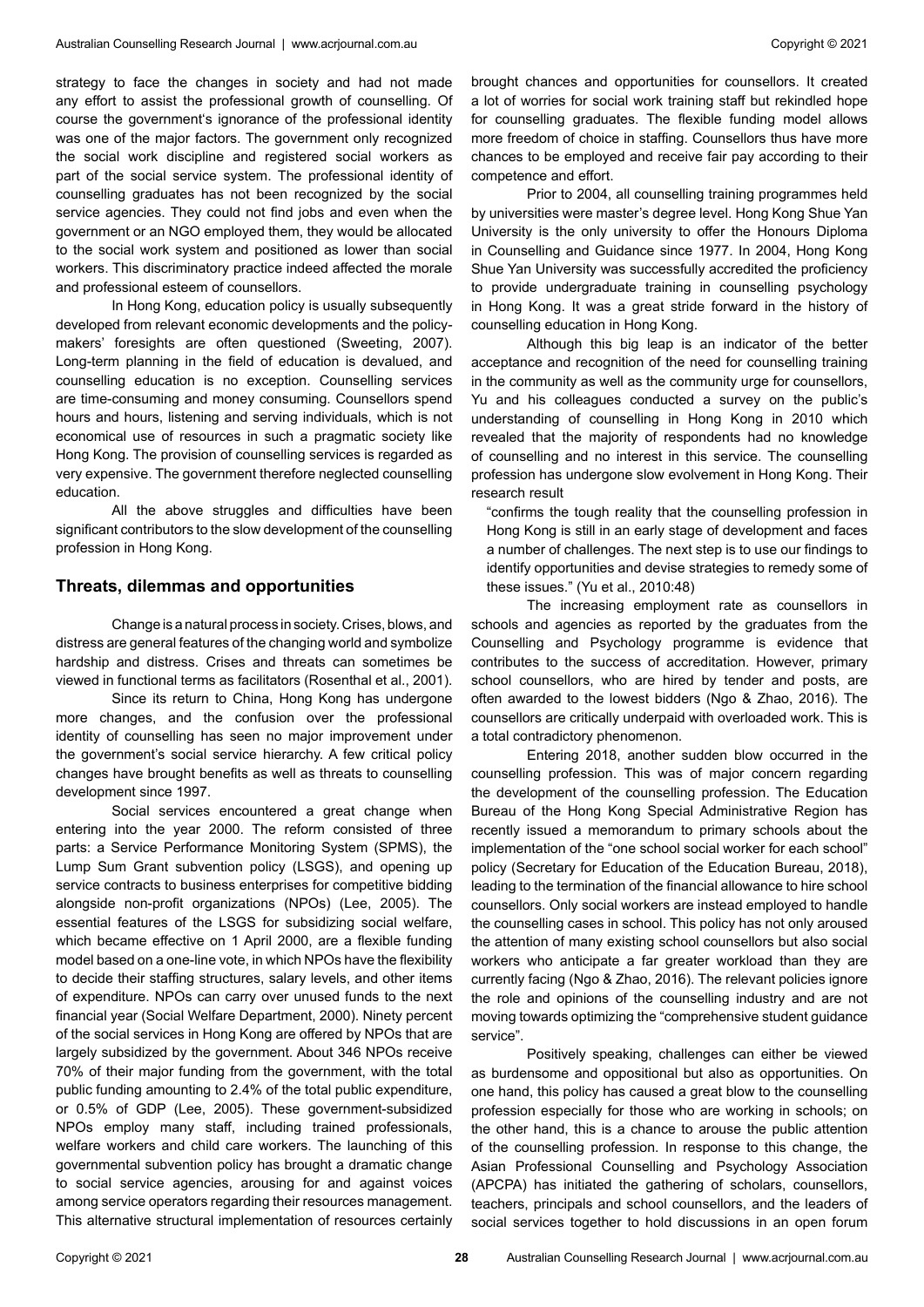on "Guardian Counselling, Professionalism, and comprehensive school Counselling System". This also united counsellors together to hold press conferences and make noise in society, expressing the importance of the role of counselling services. As a result, this movement attracts more social attention. The journey of professional recognition is tough and there is still a long way to go.

Instead of feeling upset and frustrated about the development of the counselling profession, good strategic plans with proactive actions to tackle these challenges are significant.

# **Strategic approaches to counselling education management in Hong Kong**

Management is a business concept which refers to the process of administration or the people who perform the act of management. It has its primary function of getting things done in a properly effective way. "Management" was a very bad word for voluntary nonprofit organizations (Drucker, 1990). Similar reactions are found in the education field. Management means "business" to them, but educators and social service providers did not want to treat such a meaningful mission as "education" or "social service", as "a business"; thus, most of them believed that they did not need "management". Actually, the functions of management consist of indispensable aspects such as creating policy, organizing, planning, and regulating resources and human behaviour in the organization. The economic, social change and political developments do affect counselling education, creating opportunities or constituting threats. Educational management is a field of study and practice concerned with the operation of educational organizations (Bush, 2003). Bolam (1999, p.194) defines educational management as "an executive function for carrying out agreed policy".

Strategic management is a concept about how to improve profitability and competitiveness in the business field. The original meaning of the word derives from the Greek "strategia", which is the ability to employ available resources to win a military conflict (Mitreanu, 2006). Planning, formulation and implementation of strategies are primary tasks of leaders and administrators. The concept of "strategic approach" is not new in counselling and psychotherapy fields – we have strategic approaches in treatment and intervention for difficult cases or paradoxical situations.

As revealed in the past history of the counselling development in Hong Kong, the trajectory has encountered a lot of difficulties. Lack of resources has been a cause of the slow development, matching the notion of strategy in management which implies a strong focus on competition or struggles for resources.

"Strategy is a highly complex concept and attempts to define it adequately within the compass of a sentence or two are almost certainly going to miss out some key elements" (Sadler, 1993, p.3). Hofer and Schendel (1978, p.4) delineate strategy as "the basic characteristics of the match and organization achievers with its environment". Successful management requires a clear link between aims, strategies and operations (Bush, 2003). To maximize the available community resources and cultivate new resources, strategic management may open up new horizons for counselling educators.

The notion of strategy is a means to a specific end and goal; it implies temporary success and becomes arguably inappropriate when success has to be indefinitely sustained (Mitreanu, 2006). Counselling education is the breeding ground for novices in the profession to continuously grow and serve the community. Besides, they function to create the counselling culture of sustainability. In order to achieve true sustainability, continuing education plays a significant role in the participatory processes, and forms a crucial part of the general strategy (Wong, 2003). But how to enhance the professionalism and sustainability and how to put these into practice and transformation are important topics to be considered. Ultimately, development of professionalism is a long-term strategy which runs contrary to a business. However, strategic management is to be operated differently across stages and situations. Short-term strategy may be operated simultaneously for the purpose of long-term strategy.

How can we strategically change the trend of counselling development? This is a good question. No matter how difficult it is, instead of being the "prisoner of the past" (Williamson, 1999), bound by the limitations and realities, strategic management has been recognized as the critical approach of survival in a tumultuous environment.

The rapid social and political reform in Hong Kong is a critical moment in spreading its development. The leaders in counselling education could create a portfolio of options strategically, starting with a broader vision of the counselling profession, set goals by creating meanings, and direct actions through eliminating uncertainty or ambiguity. Williamson (1999) suggested that with strategic options on the future, one will be able to reposition oneself faster than the competitors that have focused all their investments on "doing more of the same". This requires alteration of the traditional processes and inputs of new thinking about how planning and opportunism interact with each other in determining strategies. Below are five dimensions for consideration in strategic management to be discussed:

# **Strategy as leadership strengthening**

Leadership is one of the frequently discussed and significant topics in the social sciences (Bass, 1990; Bennis, 2007). Leadership is generally agreed as a process of influencing group activities towards the achievement of goals (Khanka, 2006).

Rosenbach, Taylor, & Youndt (2012, p.2) state, "Leadership is all about getting people to work together to make things happen that might not otherwise occur or to prevent things from happening that would ordinarily take place."

Actually, a consequence of globalization is the emergence of generic or ubiquitous expectations of leaders (Brundrett, 2003). "A central element in many definitions of leadership is that there is a process of influence" (Bush, 2003, p.5).

Basically, counselling professionals are more competent in their counselling room with therapeutic practice. The scope of counselling training focus falls mainly on how to facilitate individuals to resolve their personal or interpersonal issues. The knowledge, formal qualification and skill-set are not formative on the dimensions of professional and organizational management. Counsellors' influences largely target the individual level or small group level. The inclusion of the essential element of "concept of Leadership" in the mindset of counsellor educators was prominent in the twentieth century. The competency of drawing people together to develop social strength should be another dimension of the attention of the leaders in the counselling field. This serves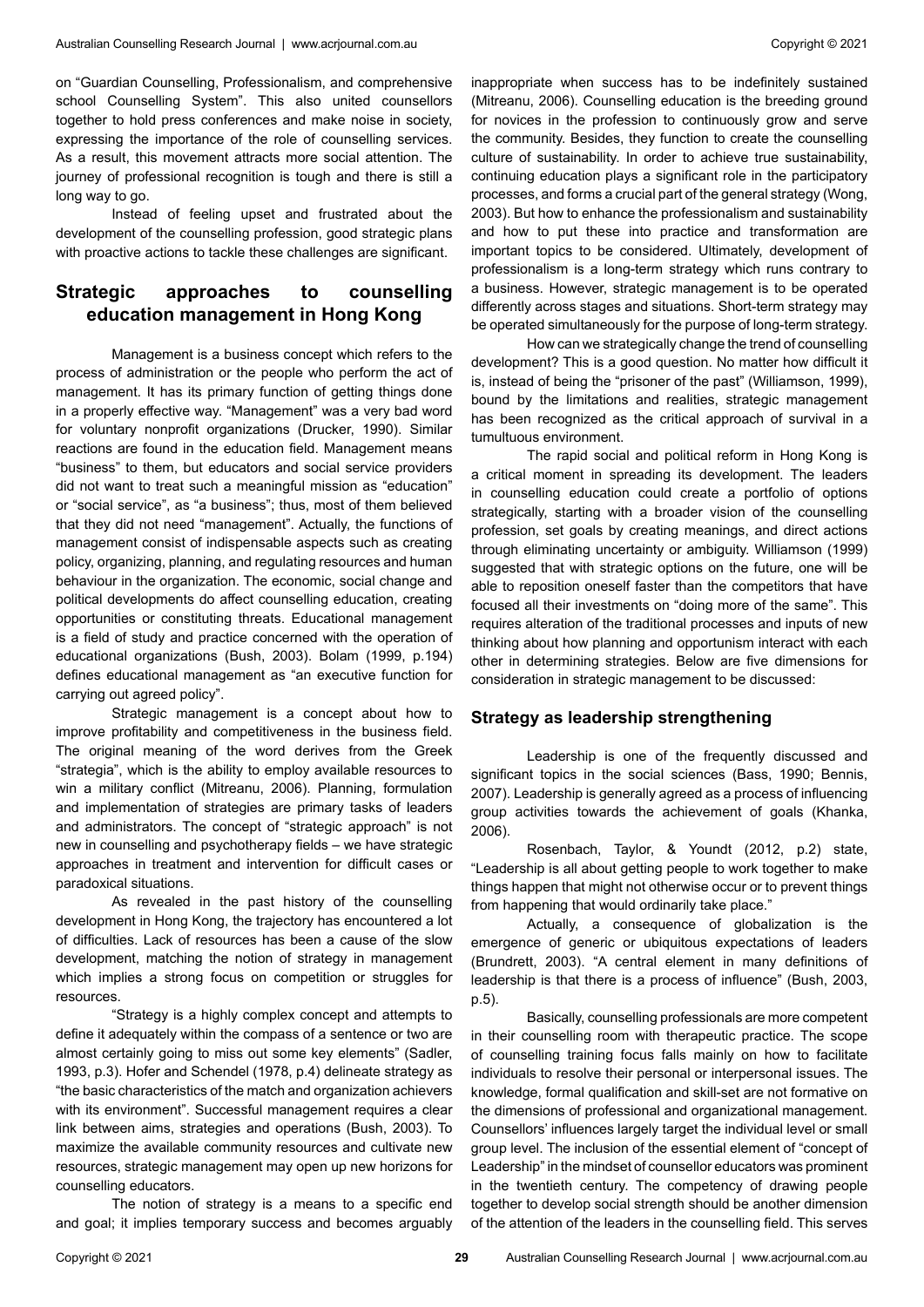significant constructions of relationships in the community and society, which are not recognized by the public and government.

A huge amount of theories, models and approaches were propounded to help leaders to understand how to achieve different goals with different leadership styles (Sajjadi, 2014). "Over the last 30 years, transformational leadership has become one of the most prominent theories of organizational behavior" (Sajjadi 2014:11). Hodgetts and Luttans (2000) point out that transformational leaders are capable of motivating their people to work together to achieve goals.

 At this stage of counselling professional development in Hong Kong, the major imperatives of the leaders are to (1) share their counselling vision among counsellors, such as promoting the mental health of the community; (2) develop professional identification, including ethical, culturally-inclusive and quality-assurance practices among counsellors; (3) attract public attention and understanding of the counselling profession and its idiosyncratic nature and powerful contributions to the community's psychological health; and (4) master political practice in government and political settings as well as administrate conducive social policy for psychological welfare. These are strategically significant tasks for counselling leaders; thus, the inseparable relationship between leadership and management needs to be implemented. Planning guides action and management towards their mission. Effective strategic planning articulates goals with action to make progress successful.

#### **Strategy as thinking and planning**

Leaders are expected to be more proactive in both leading and managing resources. Cuban (1988) provides one of the clearest distinctions between leadership and management. He linked leadership to change and management to maintenance activity. How to plan? What to plan? How long should the plan be? Who are the planners? The government, or the counsellor educators? Who are the leaders among these? The counsellor educators? The processing of laying out a planning model focuses on setting objectives, external and internal analysis, strategy evaluation and operationalization and planning. Haines (1995, p.1) states, "We must become architects of the future, not defenders of the decline".

According to Tracy (2014), leaders have roles as strategists and planners, which enables their engagement in long-term vision and big picture planning. Mintzburg (1994, p.107) distinguished the difference between strategic planning and strategic thinking. He suggested that strategic planning often spoils strategic thinking, causing managers to confuse real vision with the manipulation of numbers and this confusion lies at the heart of the issue: the most successful strategies are vision, not plans. He (1994, p.107) claimed, "Strategic planning isn't strategic thinking. One is analysis, and the other is synthesis". The breaking down of a goal or set of intentions into steps, and formalizing those steps for implementation is "analysis". On the contrary, strategic thinking involves intuition and creativity, which is an integrated perspective on strategies. He also stated that sometimes strategies must be left as broad visions, not precisely articulated, so as to adapt to a changing environment.

Facing a scarcity of resources, the most central strategic question, whether using a competition or corporate strategy, has to be considered among universities, associations and other counselling education providers. For instance, an identity problem is the "twice-told" issue of the counselling field.

Counsellors have always been frustrated by not having a clear and distinct professional identity. This kind of primitive / outdated disturbing thought also discourages leaders from planning ahead. Thoughts guide direction of reaction. Strategic thinking strengthens intellectual capacity. It enhances the exploration of opportunities and future planning.

How to open new capabilities and opportunities is one major task of strategic management. To think strategically, there are two notable dimensions: first of all, whether anybody can become counsellors, such as the clergy, teachers, social workers, and peers. What does this mean for the counselling profession? From a strategic point of view, the counselling culture has already been built up all through the strata in society. Acceptance by the general public demonstrates that there is a market. This market naturally evolved from customers' needs which created the demand for counsellors. This widespread adoption to popularize the profession is a medium which counselling educators can utilize in the process of bettering the profession. In addition, instead of making alignment with medical or pathological models, we could also maximize the worthiness of the "growth model" which has always been our focus in counselling. The market for enhancing healthy "normal growth" is much greater (Gale & Austin, 2003). To enhance personal growth and a healthy relationship are parts of the eco-awareness. Using a growth model to empower deficits / pathologies are significantly beneficial to the community. Environmental consciousness is a current trend in this global age. This is a connection with the world trend. Why do we have to stick to the bitterness of having confused boundaries with other mental health professions? Counselling has many more resources and capabilities to create contributions beyond our expectations if we can think out of the box. This is strategic thinking in counselling education and what Gale & Austin (2003) called "work to create market demand".

People may argue about the gatekeeping functions of counselling educators or supervisors. To open the door to the public means the popularization, or "secularization" of the profession. It would affect its professional image in a negative way. Chandler (1962) identified four stages in the life cycles of companies and institutions. The first stage is the initial acquisition of resources, i.e. vertical integration. The second is the drive for the efficient use of these resources through a functional organizational structure. The third is another period of growth involving new product lines and/or diversification. Finally, there is a second shift in structure to a divisionalized form. This developmental approach to understanding the growth of a company clarifies the stages/circumstances of development for the counselling profession. Acquisition of resources as well as setting up of markets and channels is the very fundamental stage in an organization's development. The control of quality and enrichment through more and more education comes after people's understanding and recognition.

Client education, such as promotion of health, is a set of planned educational activities separate from clinical patient care. The primary focus of these activities includes acquisition of information, skills, beliefs and attitudes, which impact on health status, quality of life, and possibly healthcare utilization (Burckhardt, 1994, p.2, cited in Coates, V., 1999).

Strategic thinking in management of the counselling profession enables the realization of a growth model and releases us from becoming prisoners of existing constraints. We need to build new capabilities. "Real strategic change requires inventing new categories, not rearranging old ones". (Mintzburg,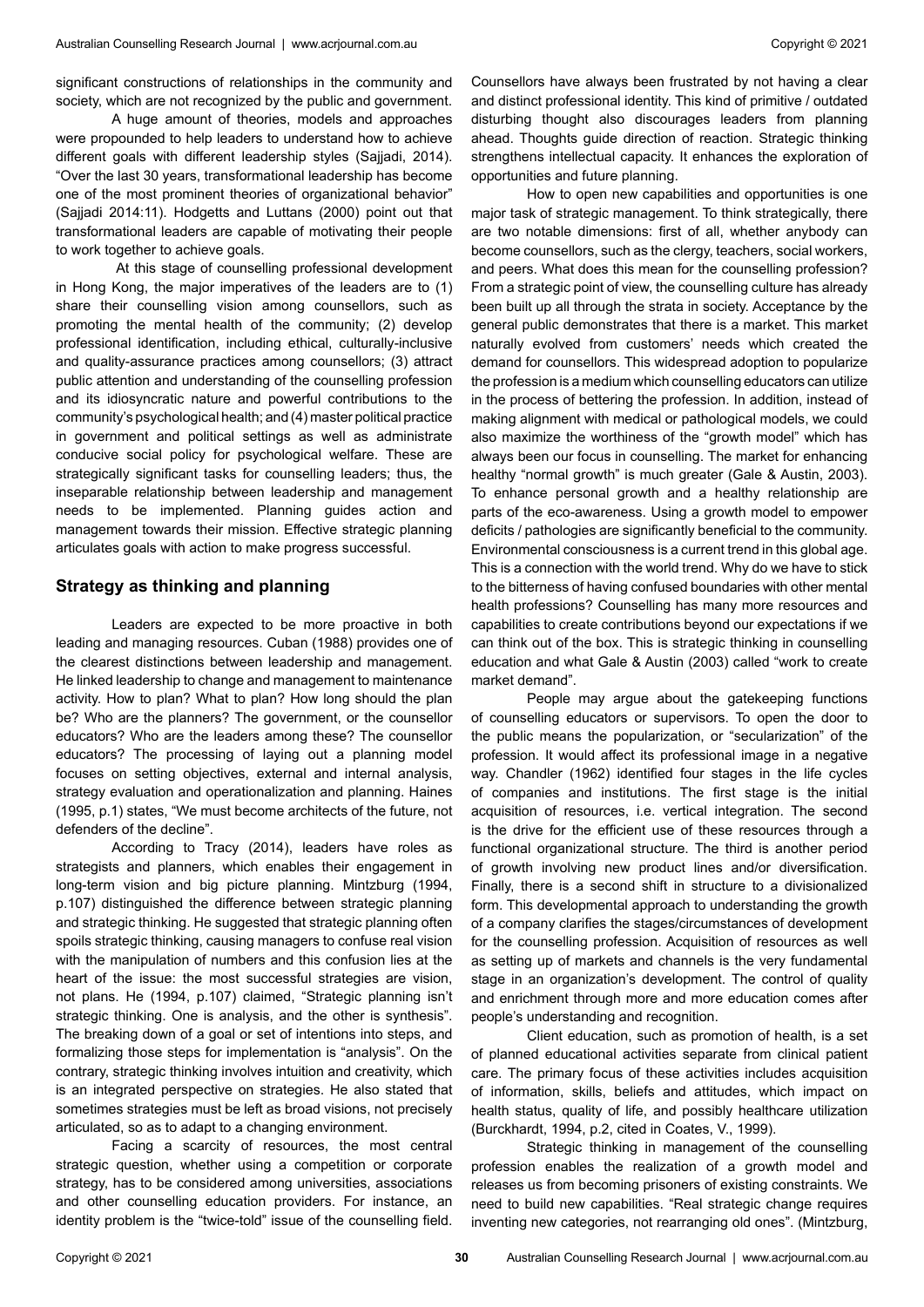1994). The radical changes have permeated every aspect of our life in the dynamic era; we have to seek new ways to unleash new perspectives.

#### **Strategy as a value implementation process**

Bush (1998, p. 328) links up leadership to values or purposes while management relates to implementation or technical issues. When we talk about strategic management in counselling development in Hong Kong, we must ask: "Why do people choose to enter into the field of counselling and not other professions?" People's decisions and choices are largely determined by values. "Planning represents a calculating style of management, not a committing style" (Mintzburg, 1994, p.109). Nowadays, commitment is not enough for counselling leaders. They need to spend time on focused strategic thinking and planning on a regular basis. It leads counselling educators to think about the meaning and value of counselling to the community.

Kluckhohn (1951, p.395) states that "a value is a conception, explicit or implicit, distinctive of an individual or characteristic of a group, of the desirable which influences the selection from available modes, means and ends of action". The spirit of the counselling profession lies in its honour of human values, and its recognition as a "deep need within human development" (Stripling, 1983, p.206). Carl Rogers' necessary and sufficient conditions, such as respect, unconditional positive regard, and empathy carried the most profound influence in the counselling movement. Rogers (1957) identified that a congruent and integrated relationship is one of the most core conditions for constructive personality change to occur. This highlights the value from the individualism.

The commitment to professional development originates from the sharing of its values. The sociologist Philip Selznick (1957, cited in Mintzburg, H., 1994) claimed that strategies take on value only as committed people infuse them with energy. It is a matter of how to communicate the mission lively. With an attempt to arouse the attention of the counselling value and its significance to modern society, Tse (2010) delineates the value of counselling in terms of the concepts of human capital. She mentions four dimensions of the counselling nature: developmental, curative, relationship enhancement and psychoeducation, which are crucial to the formation of human capital. She alerts governments and economists to pay special attention to the role of counselling in terms of human capital development. A huge amount of money is put into it each year by the government in an attempt to decrease the mental health problems in the community. These are extremely valuable to the community and organization in the twentieth century for enhancing self-understanding, facilitating problem-solving life issues, enabling human relationships and the provision of knowledge relating to psychological health. Prevention is always more strategic and cost-effective than intervention.

How do the leaders in counselling education exert influence on the community? To talk about strategic management and the facilitation of the growth of the counselling profession, we must not neglect its substance of value. The collective value of the Chinese emphasizes that an effective way to get things done is through interpersonal relationships. And it is more effective to resolve disputes through negotiation and compromise rather than confrontation. "Counselling relationship is the heart of counselling process. It supplies the vitality and the support necessary for counselling to work" (Nystul, 2003, p.54).

Counselling can also be named the "Relationship profession", to help people build intrapersonal and interpersonal relationships through professional helping relationships. Relationship building is perceived as the capacity to relate to others, which is a necessary domain in counselling. Crucially, the individual must develop the capacity to relate to the external world. How do the counselling educators and leaders cultivate a counselling culture and communicate these values of the counselling profession in Hong Kong? The art and heritage of relationships in the Chinese culture will facilitate the integration and promotion of counselling education. Multicultural compatibility is certainly an important topic in strategic management.

Understanding the cultural and sociopolitical context of the value system is essential. The strategy for implementation of counselling values somehow is the implication of the integration of the Western and Eastern cultural connotation of mental health.

#### **Strategy as a commitment to lifelong learning**

Strategy is an emergent process. People other than members of top management can trace strategies back to a range of actions and decisions. After a process of learning over time, formulation and implementation start to emerge. Strategies are found as patterns from the past, and later as plans for the future or as perspectives to guide overall behaviour. Strategies therefore are found throughout the organization. The role of leadership is to manage the process of strategic learning (Sadler, 1993).

 Learning is truly a self-reinforcing, self-regenerating dynamo (Samoff, 1996). The process of learning is exhilarating and energizing. As referred to as concepts by Ellyard (1998), counsellor educators can promote a learning culture to monitor the development of the profession. Ellyard's model of learning comprises eight elements which are (1) lifelong learning; (2) learner-driven learning; (3) just-in-time learning; (4) customized learning; (5) transformative learning; (6) collaborative learning; (7) contextual learning; and (8) learning to learn. This model sheds light for counsellors in the widening of their learning horizons.

To manage the counselling profession, we need to activate learning modes in both trainers and trainees by setting up systematic planning for the acquisition of knowledge or promoting the mindset of lifelong learning. Counselling educators or supervisors act as the facilitators of the learning culture, and the provision of different learning strategies is a form of management of the qualities of the profession. Learning can be customized to the individual needs of different learners. Learning can be collaborative as a way to learn from fellow counsellors, other professionals from other disciplines, or other organizations. Learning can also be found from exposure to different contexts and situations. Transformative learning is practised through a consistent revision of the working experience or the experiences of supervisors.

With reference to the medical profession in Hong Kong, the implementation of the Hong Kong Doctors Union (HKDU) Continuing Medical Education (CME) programme, which was launched in July 2000, aimed at maintaining a credible and equitable record of GPs/FPs participation in approved quality assurance education activities. CME points can be earned from attending talks, reading articles and also doing distance-learning courses. Under this programme, each doctor has to earn a minimum of 90 CME points in a 3-year cycle before he/ she can obtain the CME certificate (HKDU, 2001).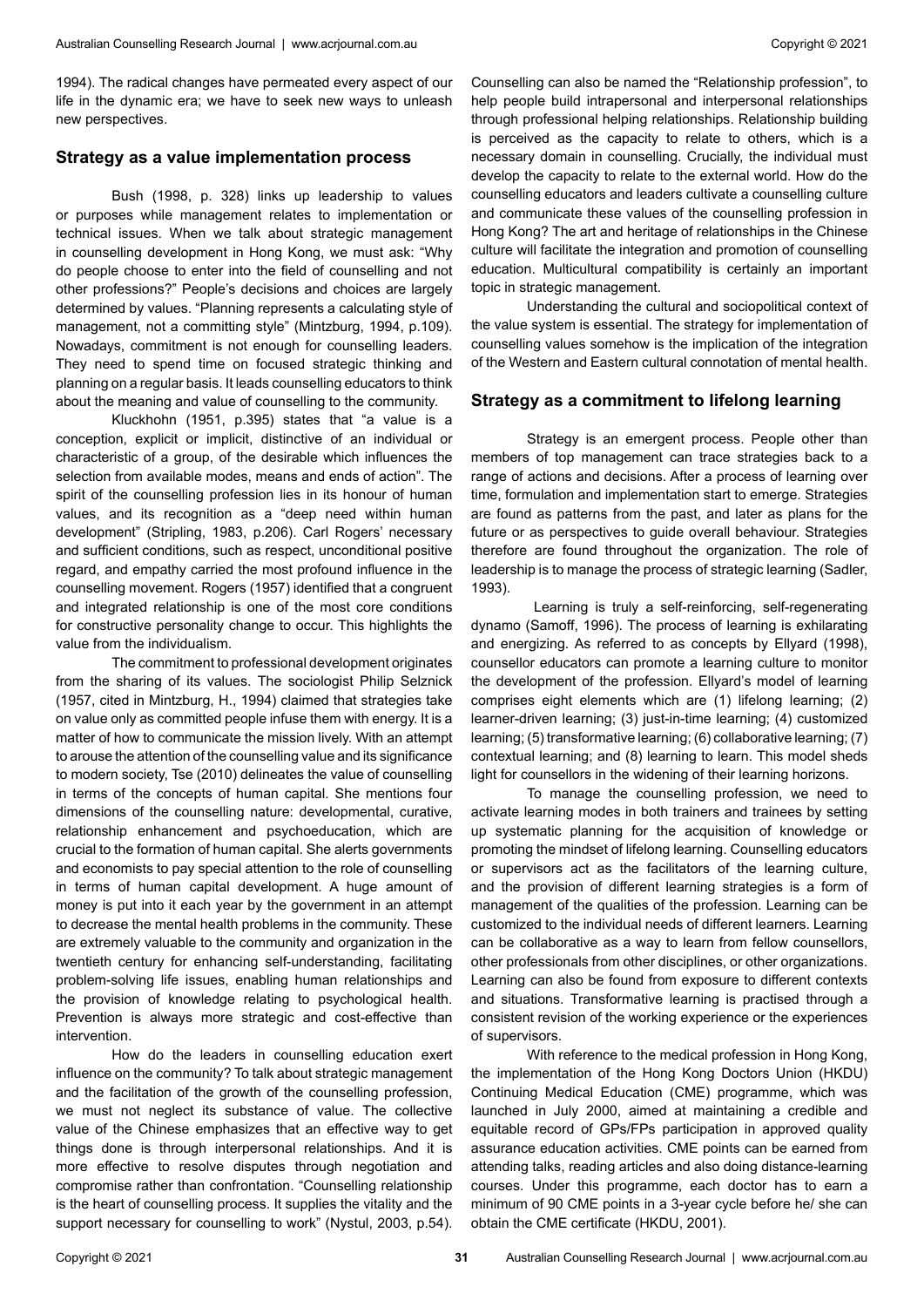In the counselling profession, supervision is one of the critical lifelong learning components across the professional trajectory (Falender & Shafranske, 2004). After institutional formal training has been completed, in-service training in the form of seminars and the tradition of ongoing clinical supervision is the major emphases and heritage in lifelong counselling education. Norcross, Prochaska and Farber (1993) found that clinical supervision was the second most frequently reported activity among members of the APA's Division of Psychotherapy. Meyer (1978) found that counselling skills decline after training without supervision. Usually, the reasons given for low levels of supervision relate primarily to budget constraints, high workloads of staff and supervisors, higher priorities, and lack of available supervisors (Ladany, Ellis, & Friedlander, 1999). Employers, registration boards, and professional bodies are increasingly acknowledging the importance of good supervision in contributing to the maintenance and enhancement of high-quality clinical practice. Both hours of attending counselling-related talks and seminars, and hours of supervised counselling are elements for credible adjudication for quality assurance.

Learning is a permanent process which results in opportunities, challenges, unexpected situations at work, and any previous experience being turned into a learning experience (Torokoff & Mets, 2005). Ellyard (1998, p.62) claims that a learning culture is necessary for success in the 21st century and learning is the "most powerful instrument for shaping the future". Grey (2004, p.21) said, "Yesterday's knowledge and skills are vulnerable to obsolescence, and future success requires flexibility, responsiveness and new capabilities". Fong (1997) stated that it is not ethical to practise counsellor education and supervision without updated knowledge. The first step in commitment to professional development is the recognition of areas needing growth. She stated that, ethics aside, being current and contemporary is a necessary requirement of our careers. Counsellors have to continuously focus on professional development. Facing clients from various strata, diversified problems and issues in different life stages and lifelong as well as life broad learning will equip counsellors with the tools to deal with all kinds of clients. Counsellors are challenged by a constantly changing world. Their learning needs are increasing.

Through commitment to lifelong learning practice, counsellors progressively increase their self-awareness, acquire more advanced counselling skills and techniques, and master theoretical knowledge. Learning schools can be said to be the groundwork of management. All learning is integrated into a personal and professional identity as a counsellor − a growth process that is continuous and ongoing across the counsellor's professional lifespan (Borders, 1989:9). A good foundation for the profession lies in ongoing learning attitudes.

#### **Strategy as power administration**

Power can be said to be the ability to influence. "The concept of power is as ancient and ubiquitous as any that social theory can boast" (Dahl 2007, p.201). "Everyone recognizes the need to be organized in order to plan activities, assign responsibilities, and identify a common goal to be reached. Once everything is in place, power must be used to give direction and control the process." (Seperich and McCalley, 2006, p.14).This is a central concept in social and political fields which can explain many different social phenomena (Menge, 2018).

Dahl (2007, p. 201) defines power as "a relation between

people, and is expressed in simple symbolic notation". Power can be said to be "the driving energy" (Seperich and McCalley 2006, p.15) of an organization or community. The process of power execution in management is always complex. Different powers have different sources and different consequences. Social psychologists French and Raven (1959) proposed a classic study in regard to five categories of power, reflecting the different resources and influence that power holds: coercive, reward, legitimate, expert and referent power.

"Expert power" to the community is the typical "power" addressed in a profession. This means the person's power, which derives from one's skills or expertise. This type of power is specific and limited to a particular trained area. Achieving professional status has always been a significant issue in the counselling profession. Professional status and social recognition is a form of expert power. Max Weber (1968, as cited in Rosenbach, Taylor, & Youndt, 2012) delineated an influential distinction between different sources of authority. According to Weber, tradition is one of the identified sources that represents power and authority based on what has been inherited, established and practised in the past. Leaders in the counselling field mostly follow this practice. The leadership power comes mainly from the experience and expertise in the profession. However, it does not mean that people who are an authority in the counselling profession are good administrators or competent leaders.

With regard to strategic management, Sadler (1993, p.20-21) distinguishes two types of power, "micro power" and "macro power". He states,

The former relates to the exercise of power within the organization in connection with the processes of strategic management. The latter is to do with the exercise of power by the organization in its external relationships.

Within an organization, there are battles among managers and staff for resources, power, status and promotion. Externally, it may involve rational or illegitimate means to create pressure on the government over policy making or resources. Strategy formulation is shaped by organizational and political powers. Other than professional knowledge, counselling educators have to deal with many other management-related issues which require the skilful use of the earned or unearned power in the social position.

The expertise and experience of counsellors help counsellors to establish their own professionality and identity, as well as related authority within the counsellor circle. But it is also important to consider one social dimension: who has the power to recognize professional status? Professional bodies or the government? Certainly, recognition from both sides is of the same importance. Professional identity confusion will likely be found if professional bodies are not recognized or their work is ignored by the government. The leaders could utilize strategies to face these problems.

Lukes (1974), the political theorist, developed a threedimensional model of political power as something overt, covert or latent. The government has the overt power to offer recognition to a profession but actually may not have the knowledge for credentialing the profession. They may employ a professional body and set standardized criteria for assessment and codes of ethics for professional guidelines, to offer accreditation. The most commonly noted criteria used to evaluate whether an occupation has evolved to the status of a profession include there being (1) a specialized body of knowledge and theory-driven research, (2) the establishment of a professional society or association,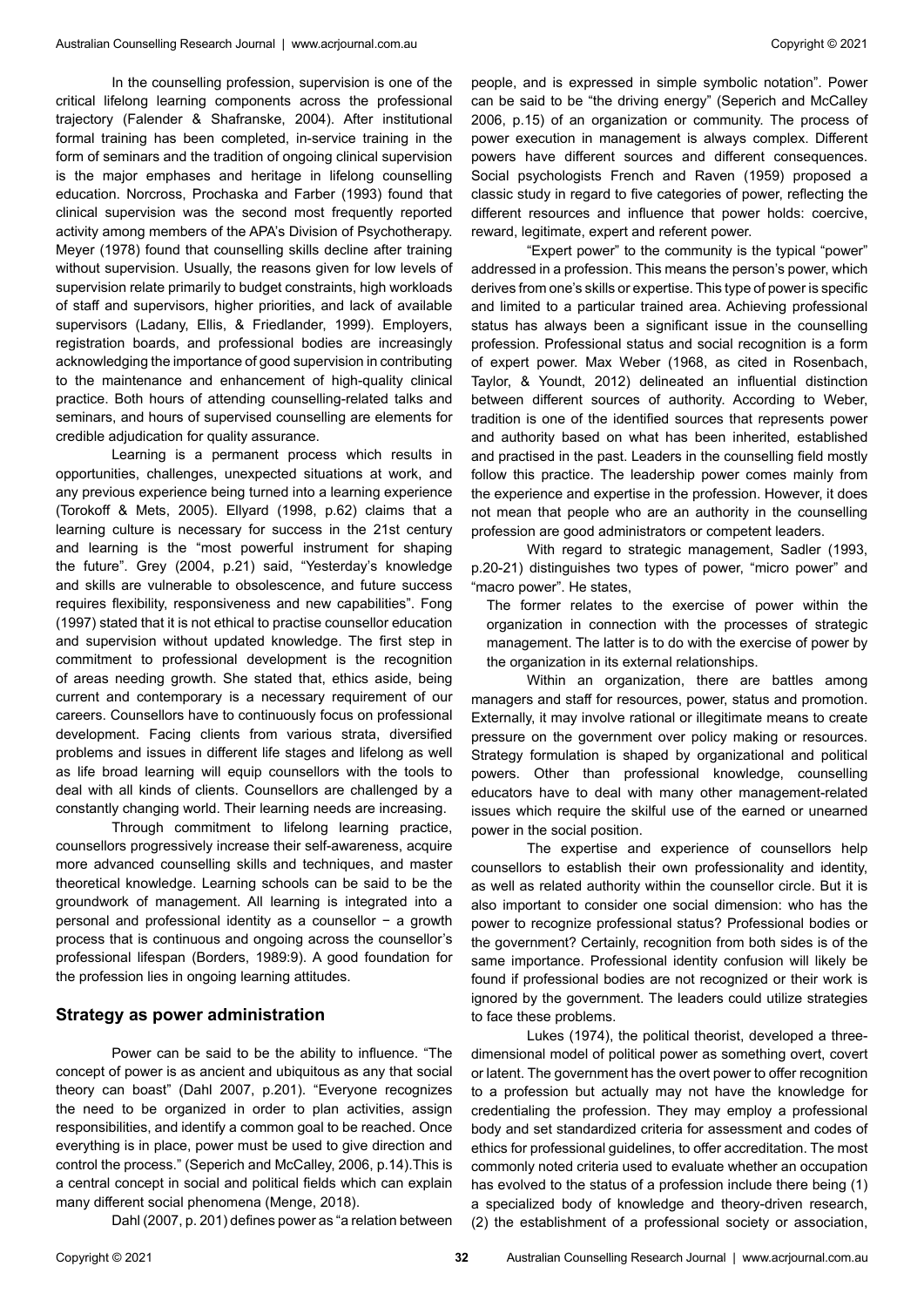(3) control of training programmes, (4) a code of ethics to guide professional behaviour and (5) standards for admitting and policing practitioners (Caplow, 1966; Glosoff, 1993). The covert power to determine the status lies in the hands of the professional body. Thus, it is very important for professional leaders to develop clear guidelines and ethics for practitioners before it can become a trustworthy profession. Professional education shares the common aim of providing membership of a professional body and indicating capability in a professional role.

However, simply by obtaining the certificates or membership of a professional body does not guarantee expertise. Gale & Austin (2003, p.3) argued,

Differences in training, specialization, professional affiliations, and credentialing have challenged professional counsellors' sense of collective identity.…..Paradoxically, achieving professional status has done little to promote professional counsellors' sense of collective identity or to distinguish counsellors from other mental health professionals.

They pointed out that the achievement of professional status has led to the creation of greater diversity and less unity among persons who identify themselves as professional counsellors. One of the reasons for such diversity is counsellors' lack of confidence to secure their professionalism owing to the generic nature of this helping profession. Besides, different orientations of training, licenses and membership from different professional bodies may contribute to conflicting codes of ethics. There are two sides of the coin. More effort should be devoted to solve the potential problem in this area. The rationale for strategic management is vitally important. Firstly, thinking out of the box is a form of cognitive power, which will help us to find our way whenever we are blocked. Power devoted to strategic thinking is crucial to leaders. Counsellor leaders, as strategic leaders, need to engage in strategic thinking and planning with the big picture in mind and anticipate crises and potentials in the professional field. Secondly, counsellors' ongoing effort in the self-development of counselling competence and high-quality counselling practice will enhance the professional self-esteem as well as accumulation of expertise power. Thirdly, counsellors who join together as a union will form a strong, united voice to effect real changes in their workplaces, their profession and even the broader community. The famous Gestalt saying, "The whole is greater than the part", reminds us that what one can do, many can do better. Things will become much better than if piecemeal. Collection of power that comes from within will help us to utilize the external resources.

### **Conclusion**

Counselling educators, in order to meet the speedy changes, progressive challenges of the world's demands, new standards and prevalent good quality service delivery, must be well prepared. In Hong Kong, the emerging counselling profession has gone through a series of difficulties. It is pragmatically expected that market demand influences the development of a profession in a situation like Hong Kong. Financial stringency in the public, education and nonprofit sectors poses constant constraints on development plans. The input of the strategic approach in education management has triggered a huge controversy owing to its loaded concepts from the business world. However, the business of being counselling educators is both complex and exposing. The counselling profession requires strategic leadership, thinking, planning, marketing and cultural

awareness of the implicit and explicit values and development skills. Success in counselling management depends on various endogenous and exogenous factors. Counsellor educators and leaders have a responsibility to promote professional growth in terms of lifelong learning and engagement in high-quality supervised professional practice. The atmosphere of changes can be transformed into more options with opportunism through strategic management. A positive attitude to strategic approaches and good use of potential power in counselling development and management is like having an important tool. Whether we can use it or not depends on how much we know about it. All the difficulties and challenges are parts of the journey along the professional evolution.

#### **Bio**

#### **Dr. TSE, Pui Chi**

Assistant Professor

Program Director

Department of Counselling and Psychology

Hong Kong Shue Yan University

Founder of Asian Professional Counselling and Psychology Association

Address: 10 Wai Tsui Crescent, Braemar Hill Road, North Point, Hong Kong

Phone: 852-21048275,

Fax: 852-28068044

## **References**

Bass B.M. (1990). *Bass and Stogdill's handbook of leadership* (3 ed.). New York, NY: Free Press.

Bennis WG. (2007). The challenges of leadership in the modem world—Introduction to the special issue. *American Psychologist, 62,* 2–5.

Bolam, R. (1999). Educational administration, leadership and management: towards a research agenda, in T. Bush, L. Bell, R. Bolam, R. Glatter, and P. Ribbins (eds). *Educational Management: Redefining Theory, Policy and Practice.* London: Paul Chapman Publishing

Borders, L.D. (1989). Facilitating supervisee growth: Implications of the developmental models of counselling supervision. *Michigan Journal of Counselling and Development, 17,* 9–14.

Brundrett, M., Burton, N., & Smith, R. (2003). *Leadership in Education.* London: SAGE Publication.

Bush, T. (1998). The National Professional qualification for Headship: the key to effective school leadership? *School Leadership and Management, 18,* 3, 321-334.

Bush, T. (2003). *Theories of Educational Leadership and Management.* London: GBR Sage Publications.

Caplow, T. (1966). The sequence of professionalization. In H. M. Vollmer & D. L. Mills (Ed). *Professionalization.* Englewood Cliffs N J: Prentice Hall.

Chandler, A.D. (1962), *Strategy and structure: chapters in the history of the industrial enterprise.* Cambridge, [Mass.] M.I.T. Press.

Coates, V. (1999) *Education for Patients and Clients.* Florence, KY, USA: Routledge.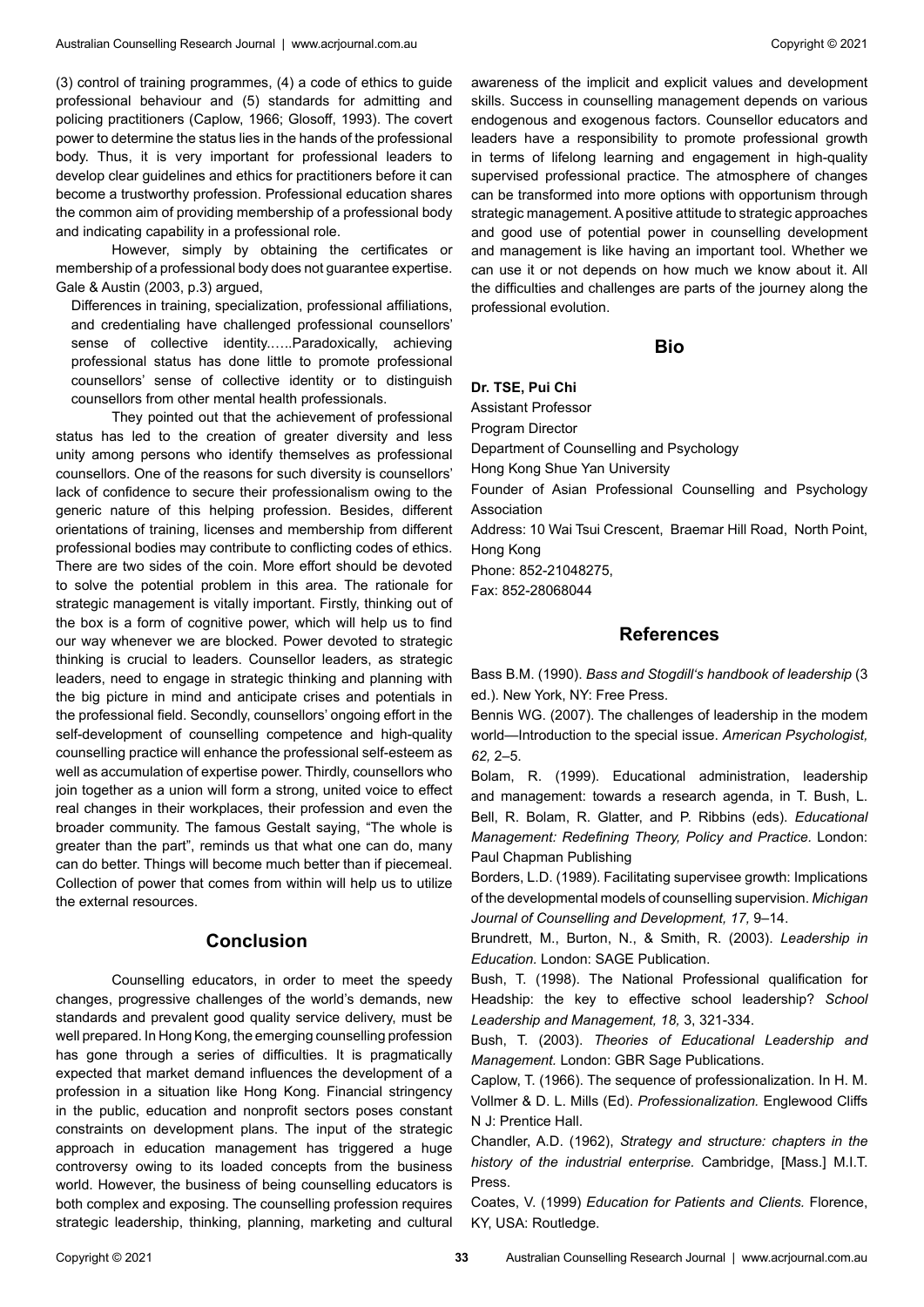Cuban, L.(1988). *The Managerial Imperative and the Practice of Leadership in Schools.* Albany, NY: State University of New York Press.

Dahl, R. A. (2007). The concept of power. *Behavioral Science, 2*(3), 201–215. https://doi.org/10.1002/bs.3830020303

Drucker, P. F. (1990) cited in Courtney, Roger, 2001, *Strategic Management for Voluntary Nonprofit Organizations,* Florence, KY, USA: Routledge.

Ellyard, P. (1998). *Ideas for the New Millennium,* Melbourne, Australia: Melbourne University Press.

Falender, C.A., & Shafranske, E.P. (2004). *Clinical Supervision-a Competency-based approach.* Washington DC: American Psychological Association.

Fitzgerald, L. & Osipow, S. (1986). An occupational analysis of counseling psychology. *American Psychologist, 41,* 535-544.

Fong, M. L. (1997). Presidential address: Making professional development a priority. *Counsellor Education and Supervision. 37,* 2, 82-88.

French Jr., J. R. P., & Raven, B. H. (1959). The bases of social power. In D. Cartwright (Ed.), *Studies in social power* (pp. 150- 167). Ann Arbor, MI: Institute for Social Research.

Fullan. M. G (1992). *Successful Improvement.* Buckingham: OUP.

Gale, A. U. & Austin, B. D. (2003). Professionalism's challenges to professional counsellor's collective identity. *Journal of Counselling and Development, winter, 81*(1), 3-10.

Goodyear, R. K. (1984). On our journal's evolution: Historical developments, transitions, and future directions. *Journal of Counselling and Development, 63,* 3-8.

Grey, C. (2004). *Essential Readings in Management Learning.*  London, GBR: Sage Publications Ltd. http://site.ebrary.com/lib/ marmara/Doc?id=10076759.

Haines, S. G. (1995). *Successful Strategic Planning.* Menlo Park, CA, USA: Course Technology Crisp.

HKDU 2001, retrieve Aug, 10, 2007 from http://www.hkdu.org/ Structure/ChairmansMessage/2001/2001-02e.htm

Hodgetts, R. M., & Luthans, F. (2000). *International Management: Culture, Strategy, and Behavior.* United States of America: McGraw Hill Companies, Inc.

Hofer, C. W. Schendel, D. (1978). *Strategy formulation: analytical Concepts,* West Publishing Company. St. Paul.

Hofstede, G. (1980). *Culture's Consequences: International Differences in work-Related Values,* Beverly Hills, CA: Sage Publications.

Huy, Q. N. & Mintzberg, H. (2003). The Rhythm of change. *MITSloan Management Review, 44*(4), 77-84.

Hwang, K.K. (1987). Face and Favor: The Chinese Power Game. *The American Journal of sociology, 92*(4), 944-974.

Khanka, S. S. (2006). *Organisational Behaviour.* New Delhi: S. Chand & Company Ltd.

Kleinman, A. & Lin, T. Y. (1981). *Normal and abnormal behavior in Chinese culture,* Dordrecht, Holland/ Boston: Reidel publishing company.

Kluckhohn, C. (1951) Values and Value-Orientations in the Theory of Action: An Exploration in Definition and Classification. In: Parsons, T. and Shils, E., Eds., *Toward a General Theory of Action,* Harvard University Press, Cambridge, 388-433. http://

dx.doi.org/10.4159/harvard.9780674863507.c8

Ladany, N., Ellis, M.V., & Friedlander, M.L. (1999). The supervisory working alliance, trainee self-efficacy, and satisfaction. *Journal of Counseling and Development.* 77, 447-455.

Lee, W. Y. (2005). Nonprofit Development in Hong Kong: The Case of a Statist–Corporatist Regime. *Voluntas: International Journal of Voluntary and Nonprofit Organizations,* 16, 1.

Leung, S.A. (1999). The development of counselling in Hong Kong: Searching for professional identity. *Asian Journal of Counselling, 6*, 77–95.

Leung, T.M. (1988). *History of Counselling service in Hong Kong,* Doctoral dissertation, University of North Texas.

Lukes, S. (1974). *Power: A radical view.* London: Macimillan.

McCrea, E. (2003). What's in a Name—Supervisor or Clinical Educator? *ASHA Leader, 8*(2), 26.

Menge, T. (2018). The role of power in social explanation. *European Journal of Social Theory, 21*(1), 22–38. https://doi. org/10.1177/1368431017714426

Meyer, R.J., Jr. (1978). Using self-supervision to maintain counselling skills: A review. *Personnel and Guidance Journal, 57,* 95–98.

Mintzburg, H., (1994). The fall and rise of Strategic planning. *Harvard Business review (January-February)*, 107-114.

Mitreanu, C. (2006). Is Strategy a bad word? *MIT Sloan Management Review. 47*(2), 95-96.

Nadler, A., 1990, cited in Kung, W. W., 2003, Chinese Americans' help seeking for emotional distress. *The Social Service Review,* 77(1), 110-134.

Nelson, M.L. & Neufeldt, A. (1998). The pedagogy of counselling-a critical examination. *Counsellor Education and Supervision, 38*(2), 70-88.

Ngo, J., & Zhao, S. (2016, March 15). 'Extremely problematic': Hong Kong education and counselling professionals slam authorities over insufficient staff support. *South China Morning Post.* Retrieved from http://www.scmp.com/news/hong-kong/ education-community/article/1925694/extremely-problematichong-kong-education-and

Niles, S. G., Akos, P., & Cutler, H. (2001). Counselor Educators' Strategies for Success. *Counselor Education and Supervision, 40*(4), 276–291. https://doi.org/10.1002/j.1556-6978.2001. tb01260.x.

Norcross, J.C., Prochaska, J.O., & Farber, J.A. (1993). Psychologists conducting psychotherapy: New findings and historical comparisons on the psychotherapy division membership. *Psychotherapy, 30,* 692-697.

Nystul, M. S. (2003). *Introduction to Counselling: An art and science perspective* (2nd ed). Allyn & bacon.

Pavalko, R. (1971). *Sociology of occupations and professions.*  Itasca, Illinois: F. E. Peacock Publishers, Inc.

Rogers, C. R. (1957). The necessary and sufficient conditions of therapeutic personality change. *Journal of Consulting Psychology, 21,* 95-103.

Romano, G. (1992). The power and pain of professionalization. *American Counselor. 1,* 17-23.

Rosenbach, W. E., Taylor, R. L., & Youndt, M. A. (2012). Part I-HEART. In *Contemporary Issues in Leadership* (7th ed.). New York: Routledge.